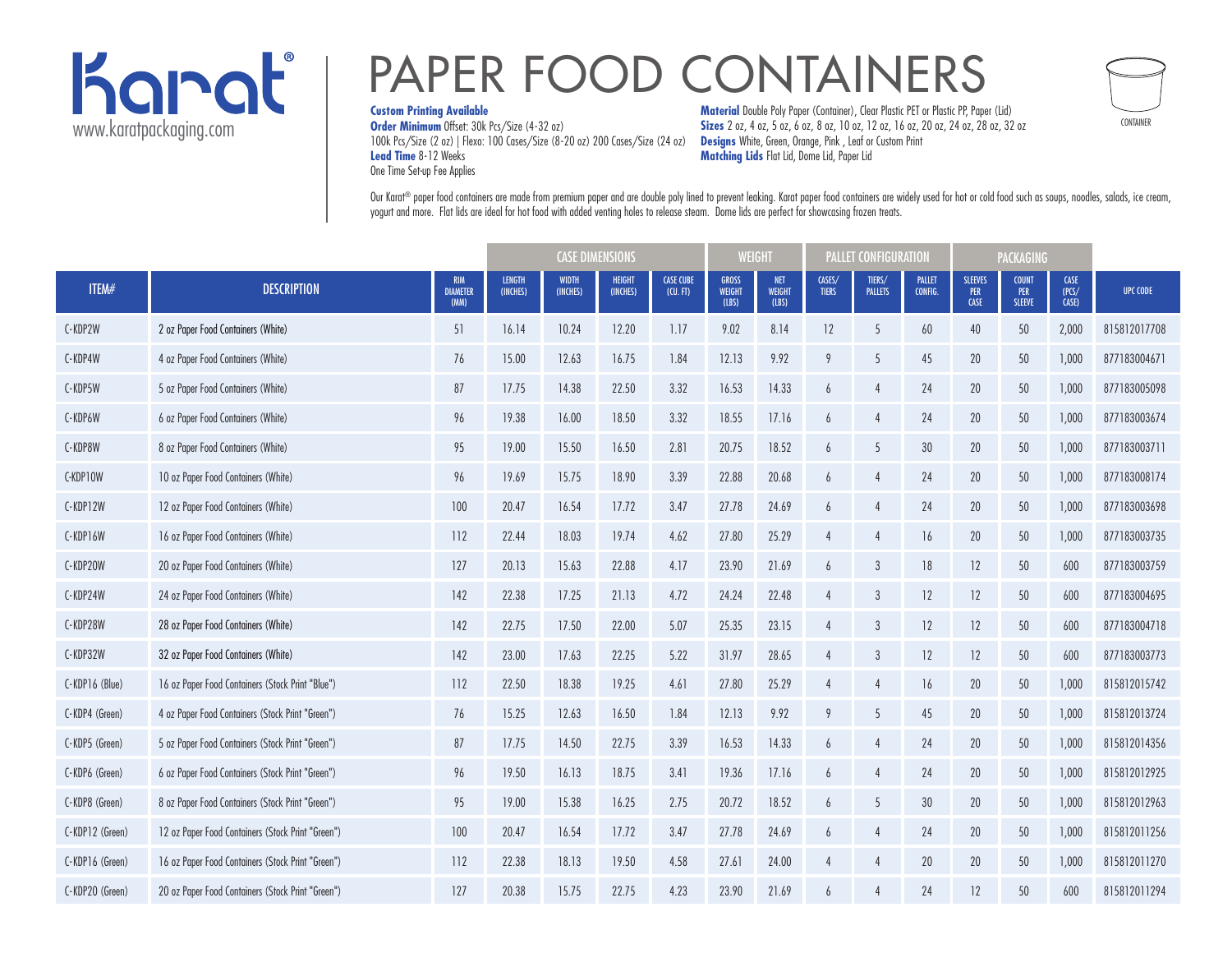

## PAPER FOOD CONTAINERS CONT.

#### **Custom Printing Available**

**Order Minimum** Offset: 30k Pcs/Size (4-32 oz) 100k Pcs/Size (2 oz) | Flexo: 100 Cases/Size (8-20 oz) 200 Cases/Size (24 oz) **Lead Time** 8-12 Weeks One Time Set-up Fee Applies

**Material** Double Poly Paper (Container), Clear Plastic PET or Plastic PP, Paper (Lid) **Sizes** 2 oz, 4 oz, 5 oz, 6 oz, 8 oz, 10 oz, 12 oz, 16 oz, 20 oz, 24 oz, 28 oz, 32 oz **Designs** White, Green, Orange, Pink , Leaf or Custom Print **Matching Lids** Flat Lid, Dome Lid, Paper Lid

CONTAINER

Our Karat® paper food containers are made from premium paper and are double poly lined to prevent leaking. Karat paper food containers are widely used for hot or cold food such as soups, noodles, salads, ice cream, yogurt and more. Flat lids are ideal for hot food with added venting holes to release steam. Dome lids are perfect for showcasing frozen treats.

|                                           |                                                     |                                       | <b>CASE DIMENSIONS</b>    |                          |                           | WEIGHT                      |                                        | <b>PALLET CONFIGURATION</b>          |                        |                          | <b>PACKAGING</b>         |                                      |                                      |                               |                 |
|-------------------------------------------|-----------------------------------------------------|---------------------------------------|---------------------------|--------------------------|---------------------------|-----------------------------|----------------------------------------|--------------------------------------|------------------------|--------------------------|--------------------------|--------------------------------------|--------------------------------------|-------------------------------|-----------------|
| ITEM#                                     | <b>DESCRIPTION</b>                                  | <b>RIM</b><br><b>DIAMETER</b><br>(MM) | <b>LENGTH</b><br>(INCHES) | <b>WIDTH</b><br>(INCHES) | <b>HEIGHT</b><br>(INCHES) | <b>CASE CUBE</b><br>(U. FI) | <b>GROSS</b><br><b>WEIGHT</b><br>(LBS) | <b>NET</b><br><b>WEIGHT</b><br>(LBS) | CASES/<br><b>TIERS</b> | TIERS/<br><b>PALLETS</b> | <b>PALLET</b><br>CONFIG. | <b>SLEEVES</b><br>PER<br><b>CASE</b> | <b>COUNT</b><br>PER<br><b>SLEEVE</b> | <b>CASE</b><br>(PCS/<br>CASE) | <b>UPC CODE</b> |
| C-KDP12 (Orange)                          | 12 oz Paper Food Containers (Stock Print "Orange")  | 100                                   | 20.47                     | 16.54                    | 17.72                     | 3.47                        | 27.78                                  | 24.69                                | 6                      |                          | 24                       | 20                                   | 50                                   | 1,000                         | 815812011317    |
| C-KDP16 (Orange)                          | 16 oz Paper Food Containers (Stock Print "Orange")  | 112                                   | 22.63                     | 18.38                    | 19.50                     | 4.69                        | 27.80                                  | 25.29                                | 4                      |                          | 20                       | 20                                   | 50                                   | 1,000                         | 815812011331    |
| C-KDP20 (Orange)                          | 20 oz Paper Food Containers (Stock Print "Orange")  | 127                                   | 20.38                     | 15.75                    | 22.75                     | 4.23                        | 23.90                                  | 21.69                                | 6                      |                          | 24                       | 12                                   | 50                                   | 600                           | 815812011355    |
| C-KDP2 (Pink)                             | 2 oz Paper Food Containers (Stock Print "Pink")     | 51                                    | 16.25                     | 10.88                    | 13.00                     | 1.33                        | 9.02                                   | 8.14                                 | 12                     | 5                        | 60                       | 40                                   | 50                                   | 2,000                         | 815812017746    |
| C-KDP4 (Pink)                             | 4 oz Paper Food Containers (Stock Print "Pink")     | 76                                    | 15.25                     | 12.63                    | 16.50                     | 1.84                        | 12.13                                  | 9.92                                 | 9                      | 5                        | 45                       | 20                                   | 50                                   | 1,000                         | 815812013748    |
| C-KDP5 (Pink)                             | 5 oz Paper Food Containers (Stock Print "Pink")     | 87                                    | 18.25                     | 14.75                    | 23.00                     | 3.58                        | 16.53                                  | 14.33                                | 6                      |                          | 24                       | 20                                   | 50                                   | 1,000                         | 815812014387    |
| C-KDP6 (Pink)                             | 6 oz Paper Food Containers (Stock Print "Pink")     | 96                                    | 19.25                     | 16.13                    | 18.50                     | 3.32                        | 19.36                                  | 17.16                                | $\overline{6}$         |                          | 24                       | 20                                   | 50                                   | 1,000                         | 815812012949    |
| C-KDP8 (Pink)                             | 8 oz Paper Food Containers (Stock Print "Pink")     | 95                                    | 19.25                     | 15.50                    | 16.38                     | 2.83                        | 20.72                                  | 18.52                                | 6                      | 5                        | 30                       | 20                                   | 50                                   | 1,000                         | 815812012987    |
| C-KDP12 (Pink)                            | 12 oz Paper Food Containers (Stock Print "Pink")    | 100                                   | 20.47                     | 16.54                    | 17.72                     | 3.47                        | 27.78                                  | 24.69                                | $\overline{6}$         |                          | 24                       | 20                                   | 50                                   | 1,000                         | 815812011279    |
| C-KDP16 (Pink)                            | 16 oz Paper Food Containers (Stock Print "Pink")    | 112                                   | 22.38                     | 18.50                    | 19.74                     | 4.67                        | 27.80                                  | 25.29                                | 4                      |                          | 20                       | 20                                   | 50                                   | 1,000                         | 815812011393    |
| C-KDP20 (Pink)                            | 20 oz Paper Food Containers (Stock Print "Pink")    | 127                                   | 20.13                     | 15.63                    | 22.88                     | 4.17                        | 23.90                                  | 21.69                                | $\overline{6}$         |                          | 24                       | 12                                   | 50                                   | 600                           | 815812011416    |
| C-KDP12 (Dots)                            | 12 oz Paper Food Containers (Stock Print "Dots")    | 100                                   | 20.47                     | 16.54                    | 17.72                     | 3.47                        | 26.46                                  | 24.25                                | $\overline{6}$         |                          | 24                       | 20                                   | 50                                   | 1,000                         | 815812016831    |
| C-KDP16 (Dots)                            | 16 oz Paper Food Containers (Stock Print "Dots")    | 112                                   | 22.44                     | 18.03                    | 19.74                     | 4.62                        | 27.80                                  | 25.29                                | $\overline{4}$         | 4                        | 16                       | 20                                   | 50                                   | 1,000                         | 815812016817    |
| C-KDP20 (Dots)                            | 20 oz Paper Food Containers (Stock Print "Dots")    | 127                                   | 20.13                     | 15.63                    | 22.88                     | 4.17                        | 23.90                                  | 21.69                                | $\overline{6}$         | 3                        | 18                       | 12                                   | 50                                   | 600                           | 815812016855    |
| C-KDP4 (Safari)                           | 4 oz Paper Food Container (Stock Print "Safari")    | 76                                    | 15.20                     | 12.28                    | 16.38                     | 1.77                        | 11.90                                  | 10.14                                | 9                      | 5                        | 45                       | 20                                   | 50                                   | 1,000                         | 877183008549    |
| C-KDP8 (Safari)                           | 8 oz Paper Food Container (Stock Print "Safari")    | 95                                    | 19.25                     | 15.50                    | 16.50                     | 2.85                        | 20.72                                  | 18.52                                | $\overline{6}$         | 5                        | 30                       | 20                                   | 50                                   | 1,000                         | 877183008556    |
| C-KDP12 (Safari)                          | 12 oz Paper Food Containers (Stock Print "Safari")  | 100                                   | 20.47                     | 16.54                    | 17.72                     | 3.47                        | 23.32                                  | 21.34                                | 6                      | 4                        | 24                       | 20                                   | 50                                   | 1,000                         | 877183008563    |
| C-KDP16 (Safari)                          | 16 oz Paper Food Containers (Stock Print "Safari")  | 112                                   | 22.44                     | 18.03                    | 19.76                     | 4.63                        | 30.86                                  | 27.33                                | $\overline{4}$         |                          | 20                       | 20                                   | 50                                   | 1,000                         | 877183008570    |
| C-KDP20 (Holiday)<br>- To be discontinued | 20 oz Paper Food Containers (Stock Print "Holiday") | 127                                   | 20.47                     | 15.35                    | 24.25                     | 4.41                        | 23.90                                  | 21.69                                | $\overline{6}$         | $\mathcal{E}$            | 18                       | 24                                   | 50                                   | 600                           | 877183009393    |